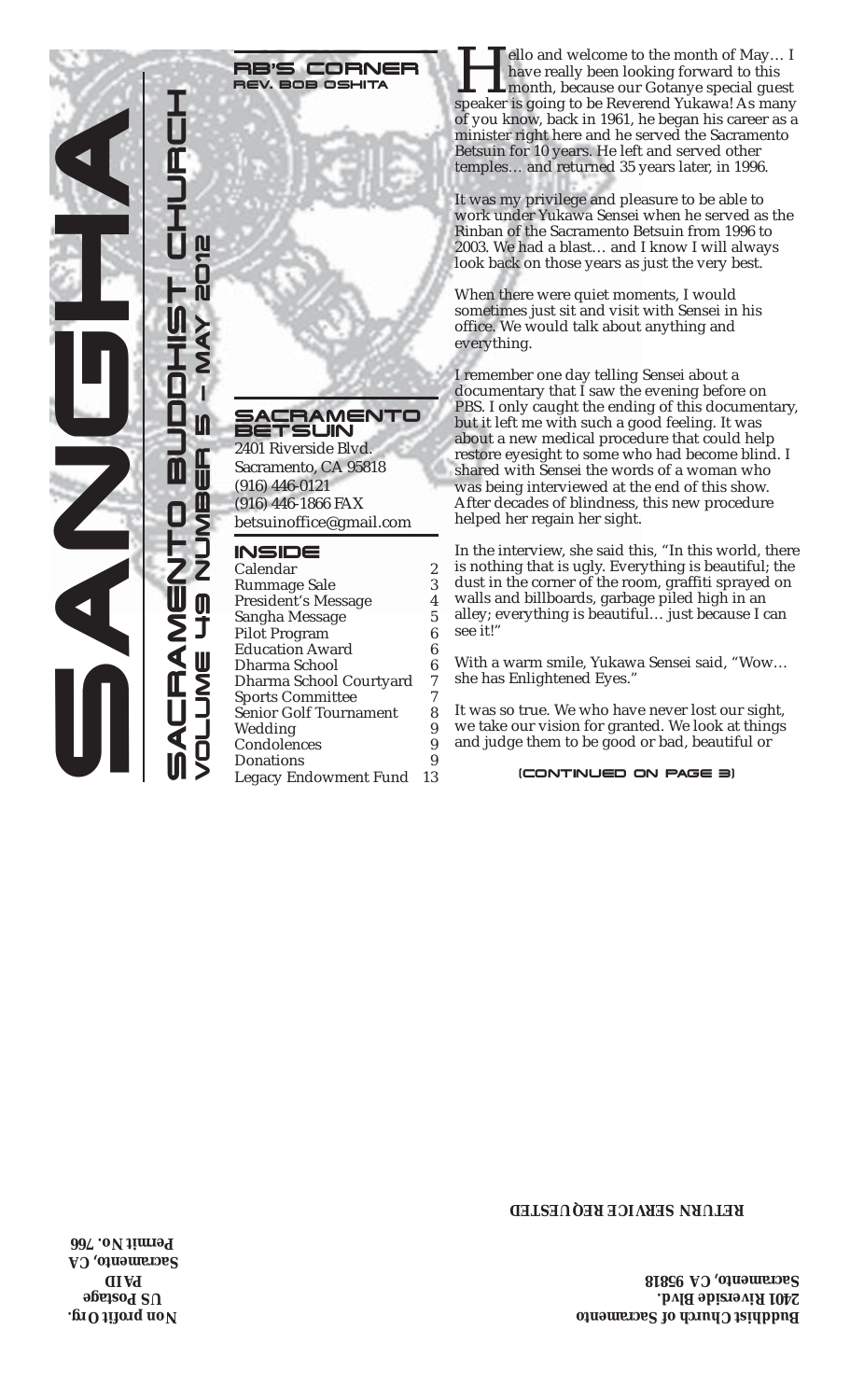

ugly; we evaluate and we criticize… and say, "Look at that mess! What an eyesore! Someone should clean that up."

Our eyes may be open… but our Dharma Eyes are closed….

This woman who regained her sight… realized that just being able to see is amazing…. And as she said, "In this world, everything is beautiful." She had the eyes of deep gratitude and appreciation.

She had Nembutsu Eyes.

It will be great to have Yukawa Sensei here with us again for a weekend. On Saturday, May 19, at 2 p.m., we will be speaking at a special lecture sponsored by the Legacy Endowment. The topic is "Every Other Day Buddhism." Then on Sunday, May 20, Sensei will be our Gotanye speaker.

Let's all come out and welcome Reverend Yukawa back to the Sacramento Betsuin!

```
See you soon….
RB
```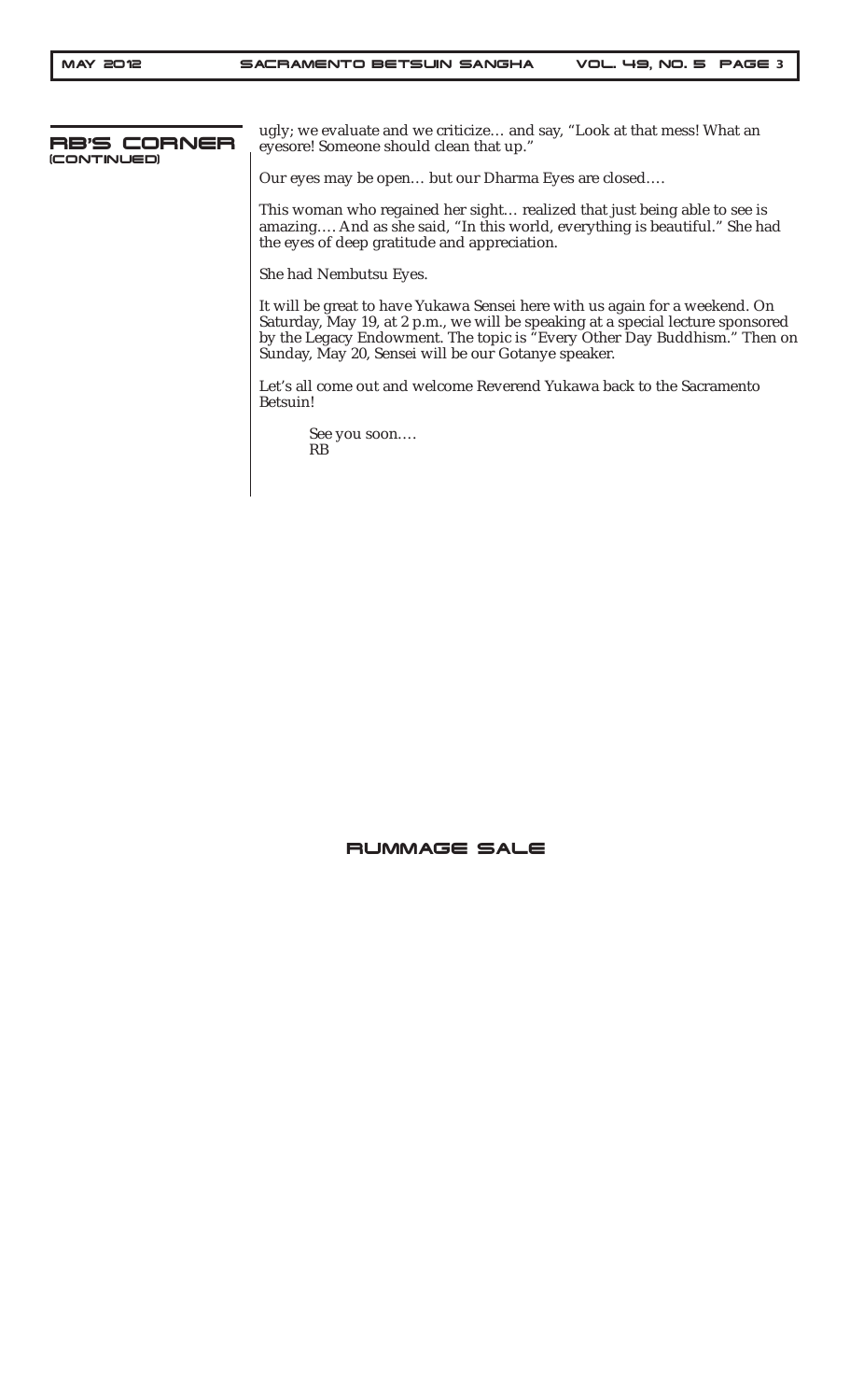

## **SALE DATE: Saturday, June 2, 2012, 8 a.m. to 2 p.m. Sacramento Buddhist Church Kaikan**

2401 Riverside Blvd., Sacramento, CA

### **DONATION DROP OFF DATES:** May 30th, 31st, from11 a.m. to 7 p.m. June1st, from 9 a.m. to noon

**USABLE ITEMS NEEDED:** Clothing, accessories, jewelry, specialty items, shoes, purses, housewares, glassware, toys, games, sports equipment, seasonal items, books, tools, electronics, small appliances in working condition, furniture in good repair, laptops, computers, monitors, cell phones, ink cartridges and smaller TVs.

**ITEMS WE CANNOT ACCEPT:** Mattresses, large appliances, baby cribs, carseats or baby items with expiration dates.

**VOLUNTEERS NEEDED:** Sorting, organizing, selling, cashiering, monitoring, traffic control, security, and loads of other skills. **Volunteers that want to have a fun time and find great treasures! Sign up in the Church office!** 

### **INFORMATION: (916) 446-0121**

L E G A C Y E N D O W M E N T B E N E F I T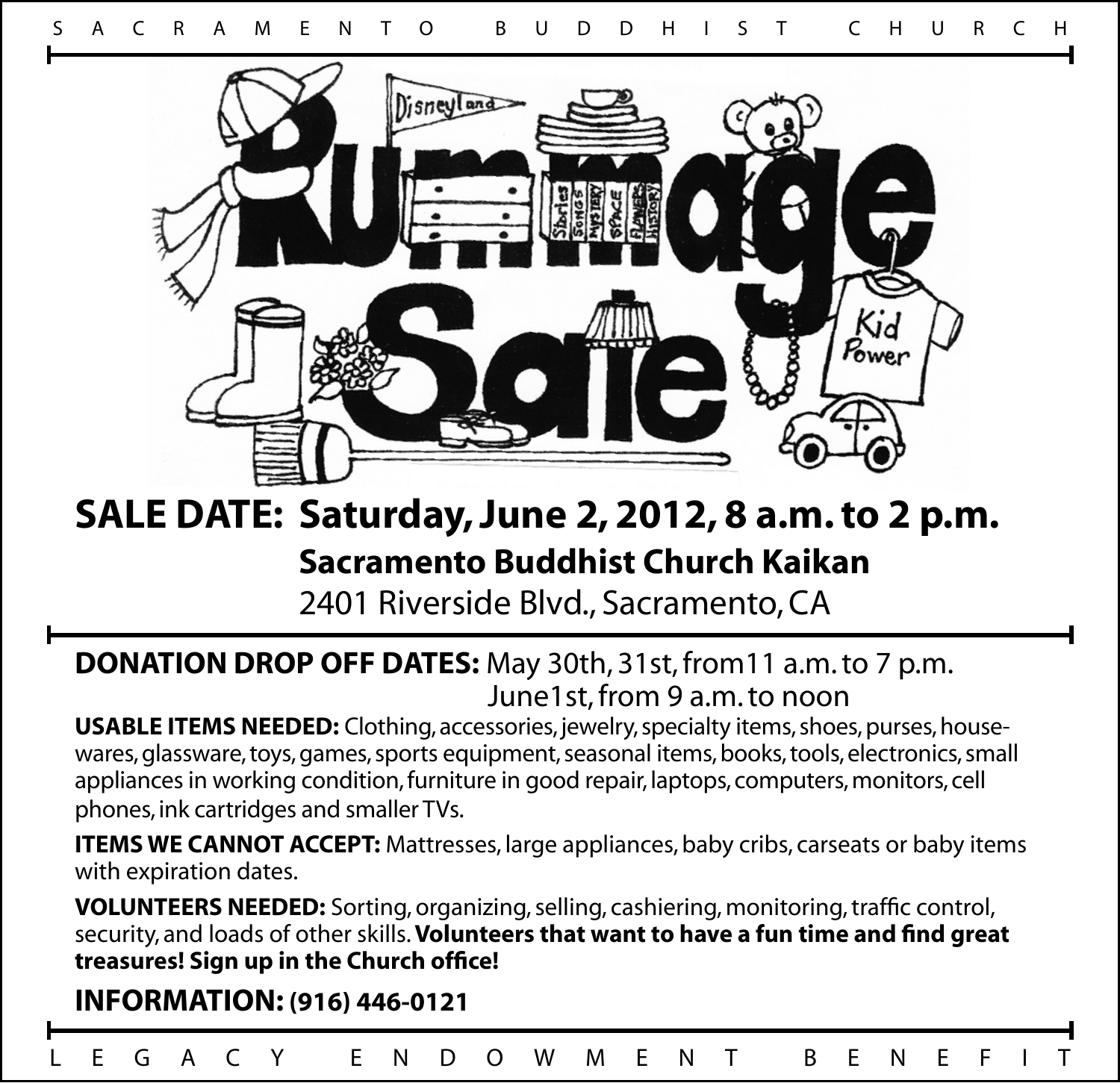5IDE MESSAGE GORDON L. NITTA

This is the month of May 2012. One month has passed since the retirement of Socho Ogui. His eight years seemed to pass so quickly. No sooner had he started his first term, that we worried if he would be voted in for a second term. No sooner had he entered his second term, that we started counting the years, months and then days until his term would end. All along we worried what our future without him would hold.

For many of us, he is the only Socho that we know or even remember. How many times have I heard I thought Socho was his name (not title). His was the familiar face that spent so much of his valuable time with us, the Sacramento Betsuin. I can still hear his words "If all the Buddhist Churches were like Sacramento then the future of Jodo Shinshu Buddhism…."

I would like to share with you a letter that Socho Koshin Ogui sent to the Sangha of the Buddhist Church of Sacramento, YOU.

WHST CHURCH

With Deepest Gratitude

On this occasion of my retirement from the Buddhist Churches of America, I wish to convey my heartfelt appreciation and gratitude to you for your generous gift. As a minister with the BCA for nearly 49 years, including these last 8 years as your Socho, Bishop of the BCA, my journey to share the Buddha-Dharma with you has been one of great joy and gratification. I am happy to have been able to share the Nembutsu with you. And I am honored to have been a part of this journey to bring Jodo Shinshu Shin Buddhism a step closer to the forefront here in America.

Thank you for your support and encouragement over the years. As I retire from the BCA, I look forward to whatever the future has to offer, and to enjoying this next phase of my life with my wife, Mayumi, and daughter, Ayaka.

Again, thank you very much for your generous gift and friendship.

Gassho,

Bishop

#### 感謝

私の引退に際しまして、皆様からの御厚情、並びに、お祝いを頂き、 感謝致します。48年間にわたります開教伝道、その間の8年を総長として 務めさせて頂き、ここまで皆様と共に歩めましたことは、私の何よりの 喜びであります。

仏法、念仏の教えを一人でも多くの人々と分かちあい、浄土真宗を メジャーな宗教となすように努力してきたことを誇りに思っております。 皆様の多大な御支援と御尽力に対しまして、妻、眞弓 娘、絢佳と共に 感謝致します。

残されました人生、体験を活かし、開教伝道に精進する覚悟でおります。 合掌

小杭好臣

Socho, thank you for taking both a personal and monetary risk by allowing the Sacramento Betsuin to create and implement new programs that all proved to be very successful. Your trust and vision help put us on the BCA map and the

We live in the moment, but we can look back and smile.

top of the heap.

The new bishop's accession/ outgoing bishop's appreciation banquet is scheduled for Saturday, June 2, 5 p.m., at the Hotel Kabuki (formerly Miyako Hotel), 1625 Post Street, San Francisco, CA 94115. For further information or to make reservations, please contact Reverend

Michael Endo, Executive Assistant to the Bishop, (415) 776-5600, ext. 22 or *shakuensho@aol.com*.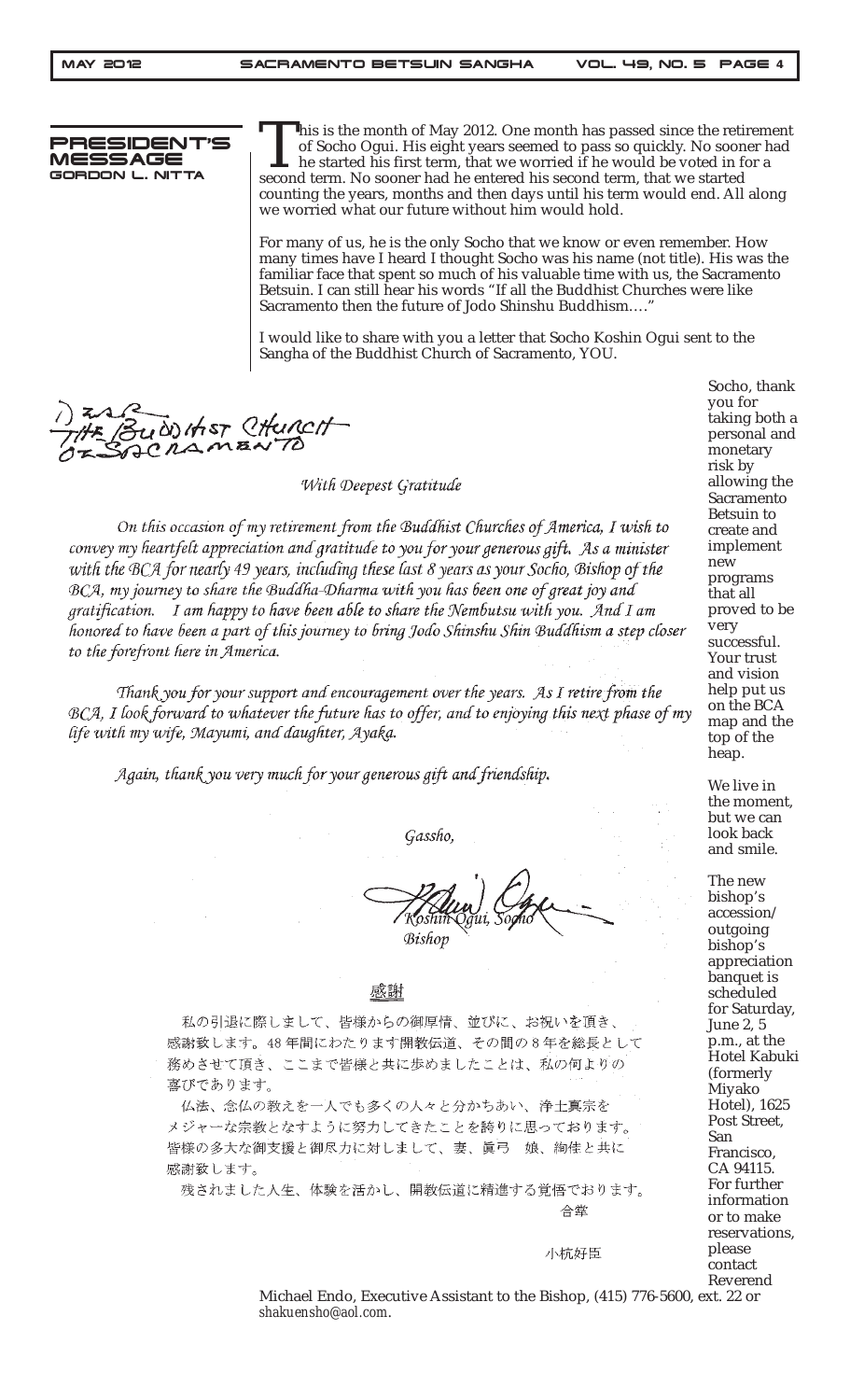

From left: Reverend Honshu Y. Matsubayashi, Cirby Hatano, Brian Hatano and Reverend Watanabe, visiting from Japan

[Brian, the son of Billy and Sensei Grace Hatano, is the newest member of the Board of Trustees.]

It's funny how a short time can seem like an eternity (especially tho few years leading up to turning 21), and how a span of four decade like hardly anything. Sometimes all it takes to compress the passing many years is he t's funny how a short time can seem like an eternity (especially those last few years leading up to turning 21), and how a span of four decades can feel like hardly anything. Sometimes all it takes to compress the passing of

Forty years ago, when I was in Boy Scout Troop 50 at our church, I learned just about everything I know about Buddhism in a Sangha class taught by Reverend Matsubayashi. To earn the Sangha award, we attended classes for several weeks and had to pass a test.



Fast forward to 13 years ago, when my son Bryson earned his Cub Scout Metta Award, discovering Buddhism with Rinban Bob. I gained additional knowledge while attending RB's classes, things I never knew!

Both of us were fortunate to have learned the fundamentals of the Buddha's teachings — and much more directly from our Betsuin's resident ministers.

Memories of these classes came to mind on March 11 as I sat in the pews of the New York Buddhist Church. Delivering the sermon was its resident minister — the very same Reverend — Yoshihide Matsubayashi who gave me lessons in Buddhism four decades past.

I was visiting my daughter Cirby, who is a professional stage manager intern at the Juilliard School in Manhattan. She agreed to attend Sunday service at the NY church on this day with me because it would be commemorating one year since the earthquake and tsunami devastated northern Japan.

Seems that several other people had come to the church for the same reason. They lived in that region of Japan, and announced to the congregation that they desired to be in a place where the date would be recognized. They cited a longing to be with like-minded people, and a heartfelt desire to express gratitude that their loved ones — though their lives were forever adversely affected — had survived.

I mentioned a similar compelling reason to attend this special service as I introduced Cirby and myself to the congregation. I also told about my connection to Reverend Matsubayashi and how it felt like 1972 again, sitting in our own Hondo in Sacramento hearing his words. As I listened to his sermon, I reflected on many things: the plight of the victims and survivors; how grateful I was to be healthy and witness my daughter thriving on her own; and, how I felt a sense of *deja vu.*

Cirby and I met Reverend Matsubayashi before the service. He was like me, 40 years older since we last saw each other, and therefore not exactly looking the same. I'm sure he didn't recall our Sangha class, or me as a 13-year-old when I mentioned our affiliation. But when I handed him my business card and mentioned that my mother is Sensei Grace, his eyes lit up and he nodded his head affirmatively. (Once again, a connection was made because of my mom!)

Buddhism teaches us about impermanence, and how nothing stays the same. But I learned from this reunion separated by 40 years that some things sure *feel* the same. I enjoyed visiting my daughter, and my past, 3,000 miles from home.

#### **SANGHA STAFF**

Editor (English) Cliff Adams Editor (Japanese) Katsuko Hirota

#### CONTRIBUTING REPORTERS

President's Msg Gordon Nitta Sangha Msg<br>Endowment Patti Oshita **Endowment** Sports Cmte Alan Wu<br>Dharma School Ken Furukawa Dharma School



Rev. Bob Oshita 428-9833



Rev. Peter Inokoji-Kim 446-4988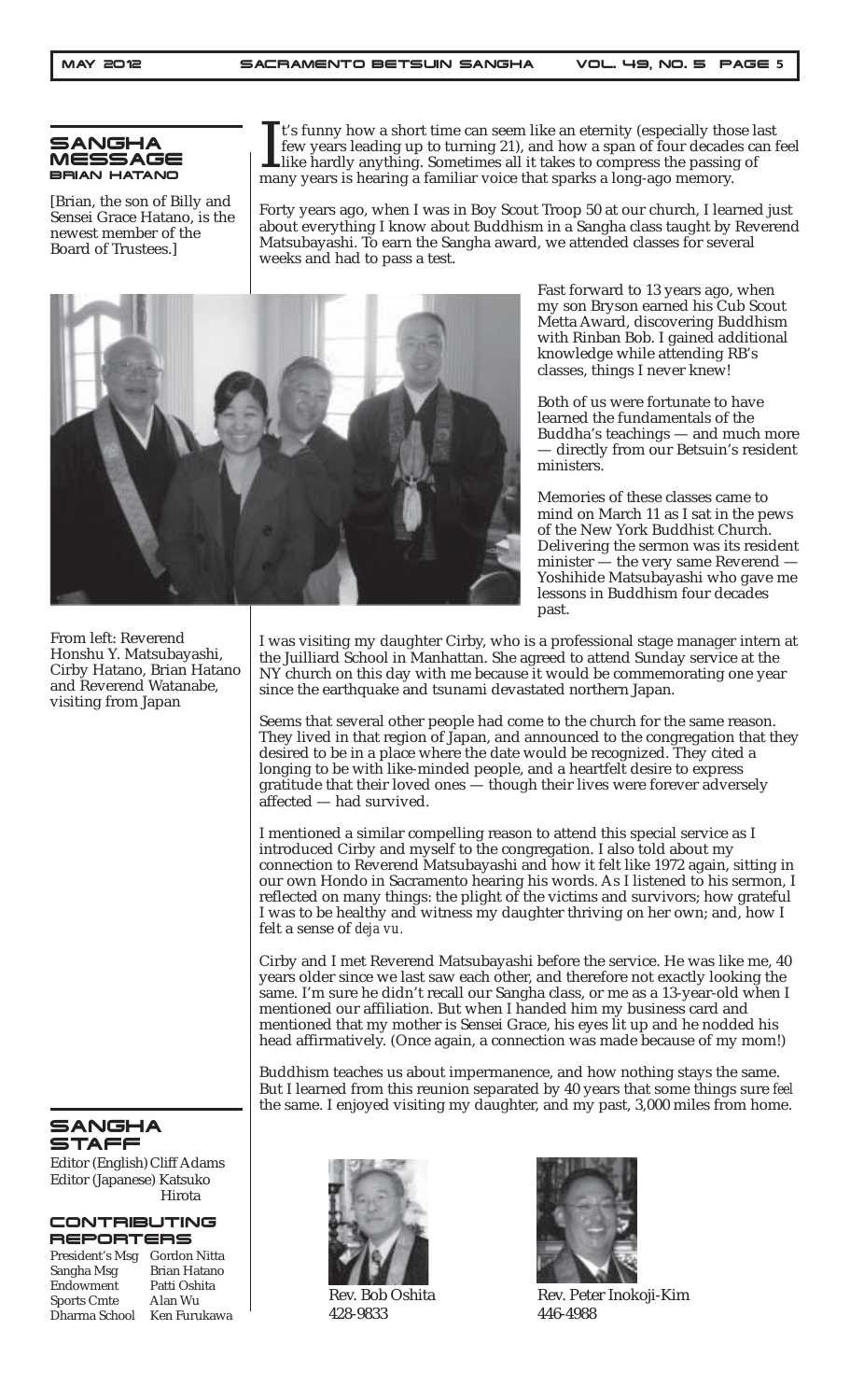| LEGACY<br><b>ENDOWMENT</b><br>FUND PILOT<br>PROGRAM<br>REV. PATTI OSHITA<br>ひけさま | Tince April 1, I have had the privileged and honor to serve as the first ever<br>Assistant Minister, Program Coordinator for the Sacramento Betsuin. This<br>pilot program is funded by a grant (from the Legacy Endowment Fund)<br>specifically to create and develop programs and workshops that will be<br>meaningful to our Sangha members. We also hope that it will draw others who<br>may be interested in becoming a part of our temple.<br>For years, our Betsuin ministers have worked hard to develop an atmosphere of<br>our Betsuin being a Dharma center. Now is the perfect time to "kick it up a<br>notch" and cultivate more Dharma-centered programs for our Sangha.<br>As our past Bishop Koshin Ogui would often say, "Don't be afraid to try new<br>things." From the beginning of his administration, he encouraged, "Let's do<br>something now!" I am excited to have the time, the support and the resources<br>to try to do something "now."<br>Since March, Sangha members and the community have already enjoyed<br>Dharma programs sponsored by the Legacy Endowment Fund. We have had<br>seminars with Reverend Tetsuo Unno and Reverend Sunnan Kubose. In May,<br>Reverend Yukawa and RB will also have a Dharma seminar.<br>Dr. Satsuki Ina gladly accepted an invitation to conduct a seminar on grief and<br>mourning after the loss of a loved one (May 14), and our Betsuin Board has<br>approved our sponsorship of the 2nd Sacramento Vesak Bodhi Day event at the<br>Kim Quang Temple on June 9.<br>My goal is to create and provide programs for all age groups in our Sangha, but<br>I need your help. Please feel free to let me know of any programs or activities<br>you would like to see. We are going to try our best to make the most of this<br>momentary opportunity.<br>Thank you for this wonderful chance to be a part of this creative Dharma |
|----------------------------------------------------------------------------------|----------------------------------------------------------------------------------------------------------------------------------------------------------------------------------------------------------------------------------------------------------------------------------------------------------------------------------------------------------------------------------------------------------------------------------------------------------------------------------------------------------------------------------------------------------------------------------------------------------------------------------------------------------------------------------------------------------------------------------------------------------------------------------------------------------------------------------------------------------------------------------------------------------------------------------------------------------------------------------------------------------------------------------------------------------------------------------------------------------------------------------------------------------------------------------------------------------------------------------------------------------------------------------------------------------------------------------------------------------------------------------------------------------------------------------------------------------------------------------------------------------------------------------------------------------------------------------------------------------------------------------------------------------------------------------------------------------------------------------------------------------------------------------------------------------------------------------------------------------------------------------------------------|
| BETSUIN                                                                          | endeavor.                                                                                                                                                                                                                                                                                                                                                                                                                                                                                                                                                                                                                                                                                                                                                                                                                                                                                                                                                                                                                                                                                                                                                                                                                                                                                                                                                                                                                                                                                                                                                                                                                                                                                                                                                                                                                                                                                          |
| DHARMA                                                                           | Thanks to the high school senior students who submitted completed                                                                                                                                                                                                                                                                                                                                                                                                                                                                                                                                                                                                                                                                                                                                                                                                                                                                                                                                                                                                                                                                                                                                                                                                                                                                                                                                                                                                                                                                                                                                                                                                                                                                                                                                                                                                                                  |
| <b>EDUCATION</b>                                                                 | applications for the Betsuin Dharma Education Award. Please keep your                                                                                                                                                                                                                                                                                                                                                                                                                                                                                                                                                                                                                                                                                                                                                                                                                                                                                                                                                                                                                                                                                                                                                                                                                                                                                                                                                                                                                                                                                                                                                                                                                                                                                                                                                                                                                              |
| AWARD                                                                            | eyes and ears open for announcements for the interview! Relax, it is not a                                                                                                                                                                                                                                                                                                                                                                                                                                                                                                                                                                                                                                                                                                                                                                                                                                                                                                                                                                                                                                                                                                                                                                                                                                                                                                                                                                                                                                                                                                                                                                                                                                                                                                                                                                                                                         |
| <b>KEN FURUKAWA</b>                                                              | high pressure experience, but put your best foot forward!                                                                                                                                                                                                                                                                                                                                                                                                                                                                                                                                                                                                                                                                                                                                                                                                                                                                                                                                                                                                                                                                                                                                                                                                                                                                                                                                                                                                                                                                                                                                                                                                                                                                                                                                                                                                                                          |
| DHARMA<br>KEN FURUKAWA                                                           | anamatsuri was successful, and a lot of fun! When was the last time<br>you can remember hearing about "golden nuggets" from a minister?<br>Truly, the Dharma is everywhere! Of all the services each year,<br>Hanamatsuri has to be the one that always teaches me the truth of<br>interdependence and impermanence. I really must thank the 8th grade<br>students, TAs, and my wife Leilani for setting up the Hanamido! It was so<br>beautiful, but only lasted a day! This year's flowers were so beautiful, and were<br>again donated by Lisa and Jason Taira of Kiyo's Flower Shop,<br>Thanks to the following for so much help (and the many more who I forgot to<br>include on this list):<br>• Reiko, Gladys, Dharma Kitchen Crew they set up many of the chairs in the<br>Kaikan!<br>• Cliff Adams and Ann Amioka for their expert work on the play and produc-<br>tion.<br>• Richard Kai for arranging the food for the dress rehearsal.                                                                                                                                                                                                                                                                                                                                                                                                                                                                                                                                                                                                                                                                                                                                                                                                                                                                                                                                                 |
| Please be aware that articles                                                    | • Gary Matsumoto for videotaping on short notice.                                                                                                                                                                                                                                                                                                                                                                                                                                                                                                                                                                                                                                                                                                                                                                                                                                                                                                                                                                                                                                                                                                                                                                                                                                                                                                                                                                                                                                                                                                                                                                                                                                                                                                                                                                                                                                                  |
| for the SANGHA are due on                                                        | • Bob Chavez for all the facilities work.                                                                                                                                                                                                                                                                                                                                                                                                                                                                                                                                                                                                                                                                                                                                                                                                                                                                                                                                                                                                                                                                                                                                                                                                                                                                                                                                                                                                                                                                                                                                                                                                                                                                                                                                                                                                                                                          |
| the 15th of each month.                                                          | • Kelvin Mark for unsolicited but oh-so-needed help at the end of the cleanup.                                                                                                                                                                                                                                                                                                                                                                                                                                                                                                                                                                                                                                                                                                                                                                                                                                                                                                                                                                                                                                                                                                                                                                                                                                                                                                                                                                                                                                                                                                                                                                                                                                                                                                                                                                                                                     |
| Late articles will be                                                            | • Sam Adachi and crew for stage extension setup and dismantling.                                                                                                                                                                                                                                                                                                                                                                                                                                                                                                                                                                                                                                                                                                                                                                                                                                                                                                                                                                                                                                                                                                                                                                                                                                                                                                                                                                                                                                                                                                                                                                                                                                                                                                                                                                                                                                   |
| published in the following                                                       | • Grace Hatano and the Candy Men.                                                                                                                                                                                                                                                                                                                                                                                                                                                                                                                                                                                                                                                                                                                                                                                                                                                                                                                                                                                                                                                                                                                                                                                                                                                                                                                                                                                                                                                                                                                                                                                                                                                                                                                                                                                                                                                                  |
| month's issue.                                                                   | Dharma School teachers, parents and students.                                                                                                                                                                                                                                                                                                                                                                                                                                                                                                                                                                                                                                                                                                                                                                                                                                                                                                                                                                                                                                                                                                                                                                                                                                                                                                                                                                                                                                                                                                                                                                                                                                                                                                                                                                                                                                                      |
| When sending articles by e-                                                      | • Rinban Oshita, Reverend Inokoji-Kim, and the Ministers Assistants!                                                                                                                                                                                                                                                                                                                                                                                                                                                                                                                                                                                                                                                                                                                                                                                                                                                                                                                                                                                                                                                                                                                                                                                                                                                                                                                                                                                                                                                                                                                                                                                                                                                                                                                                                                                                                               |
| mail, please send e-mail to:                                                     | May has already arrived! The school and Dharma School terms are almost                                                                                                                                                                                                                                                                                                                                                                                                                                                                                                                                                                                                                                                                                                                                                                                                                                                                                                                                                                                                                                                                                                                                                                                                                                                                                                                                                                                                                                                                                                                                                                                                                                                                                                                                                                                                                             |
| vibrocount@lanset.com                                                            | finished. Please remember that the end-of-year service and picnic will be at                                                                                                                                                                                                                                                                                                                                                                                                                                                                                                                                                                                                                                                                                                                                                                                                                                                                                                                                                                                                                                                                                                                                                                                                                                                                                                                                                                                                                                                                                                                                                                                                                                                                                                                                                                                                                       |
| with a cc to:                                                                    | William Land Regional Park areas 20 and 21 on the second Sunday of June!                                                                                                                                                                                                                                                                                                                                                                                                                                                                                                                                                                                                                                                                                                                                                                                                                                                                                                                                                                                                                                                                                                                                                                                                                                                                                                                                                                                                                                                                                                                                                                                                                                                                                                                                                                                                                           |
| betsuinoffice@gmail.com                                                          | Are you interested in helping the Dharma School as a teacher or teacher                                                                                                                                                                                                                                                                                                                                                                                                                                                                                                                                                                                                                                                                                                                                                                                                                                                                                                                                                                                                                                                                                                                                                                                                                                                                                                                                                                                                                                                                                                                                                                                                                                                                                                                                                                                                                            |
| and inform the church                                                            | assistant? We have openings in several grades and classes, and are willing to                                                                                                                                                                                                                                                                                                                                                                                                                                                                                                                                                                                                                                                                                                                                                                                                                                                                                                                                                                                                                                                                                                                                                                                                                                                                                                                                                                                                                                                                                                                                                                                                                                                                                                                                                                                                                      |
| office at 446-0121. Please                                                       | accommodate your schedule. Please think about it, and talk to me, Valerie                                                                                                                                                                                                                                                                                                                                                                                                                                                                                                                                                                                                                                                                                                                                                                                                                                                                                                                                                                                                                                                                                                                                                                                                                                                                                                                                                                                                                                                                                                                                                                                                                                                                                                                                                                                                                          |
| include the author's name.                                                       | Fong, Reverend Peter or Rinban Bob!                                                                                                                                                                                                                                                                                                                                                                                                                                                                                                                                                                                                                                                                                                                                                                                                                                                                                                                                                                                                                                                                                                                                                                                                                                                                                                                                                                                                                                                                                                                                                                                                                                                                                                                                                                                                                                                                |
| Thank you.                                                                       | In Gassho.                                                                                                                                                                                                                                                                                                                                                                                                                                                                                                                                                                                                                                                                                                                                                                                                                                                                                                                                                                                                                                                                                                                                                                                                                                                                                                                                                                                                                                                                                                                                                                                                                                                                                                                                                                                                                                                                                         |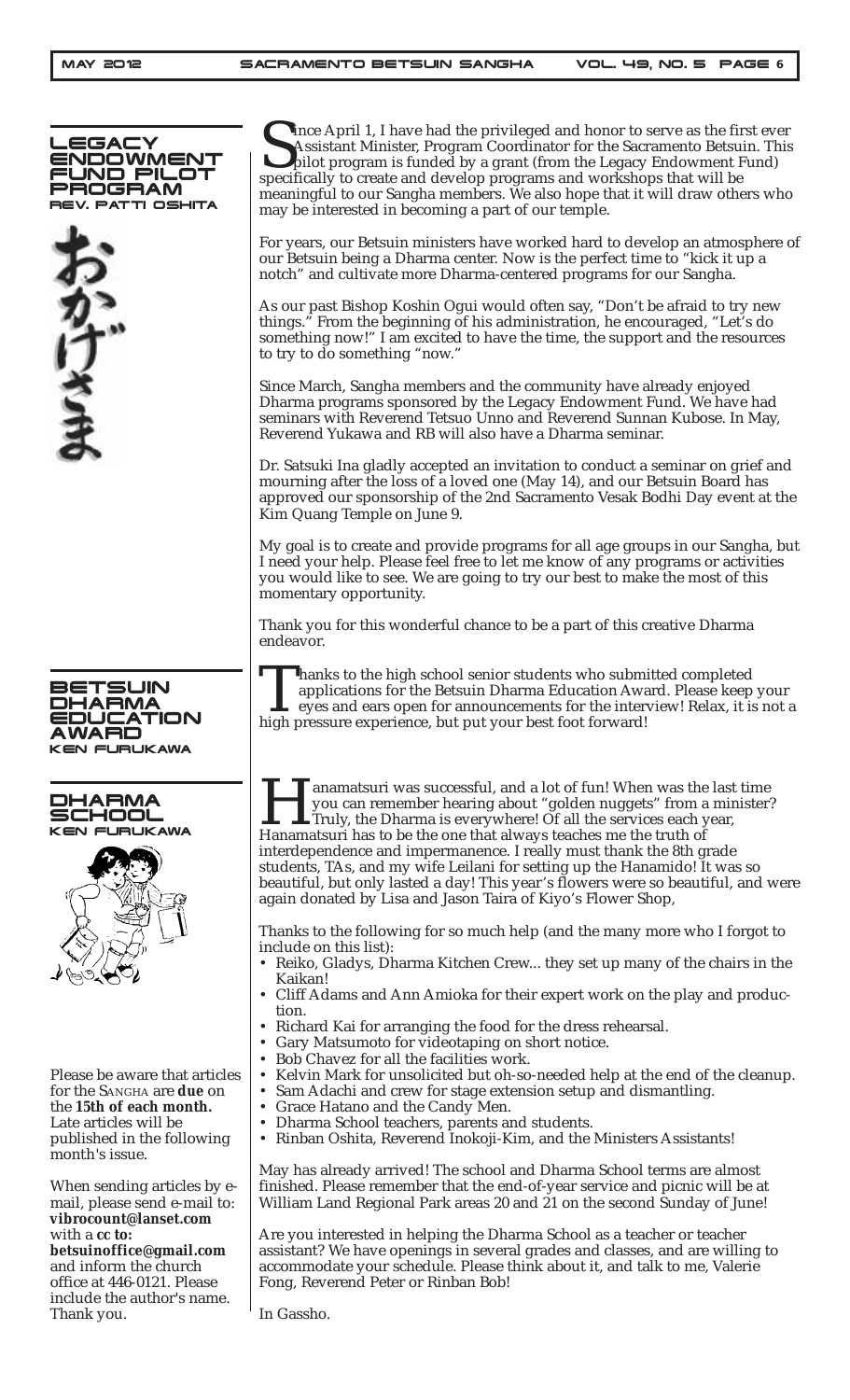Alice Kataoka Machiko Kimura Yoshiko Morisawa Mutsuko Noguchi Teruko Ono Corey Tanaka Faye Uyemura

| OHARMA<br>JRTYARD             | The most frequent question the Dharma Courtyard Kitchen is asked by<br>visitors is: "How do you provide great treats every Sunday? Wish our<br>church could do the same."<br>Our answer is: The monetary $-$ big or small $-$ donations allow us to purchase<br>top-quality meat and food products. On a regular basis, two individuals each<br>donate 100 pounds of rice. One individual donates a case of #3 cans of coffee. A<br>huge food manufacturer gives non- or near-expired items such as crackers and<br>snacks $-$ all safe for eating $-$ to non-profit children and senior organizations,<br>churches, preschools. Many businesses, organizations and Sangha members<br>donate food items, paper goods, etc. We are truly grateful to have such support.<br>Another Dharma term is ending. The Dharma Kitchen says, "Many thanks."<br>Dhama School "Courtyard" gratefully acknowledges donations from the |                                                                         |                                                                                                                                                                                                                                                                                                                                                    |  |  |
|-------------------------------|-------------------------------------------------------------------------------------------------------------------------------------------------------------------------------------------------------------------------------------------------------------------------------------------------------------------------------------------------------------------------------------------------------------------------------------------------------------------------------------------------------------------------------------------------------------------------------------------------------------------------------------------------------------------------------------------------------------------------------------------------------------------------------------------------------------------------------------------------------------------------------------------------------------------------|-------------------------------------------------------------------------|----------------------------------------------------------------------------------------------------------------------------------------------------------------------------------------------------------------------------------------------------------------------------------------------------------------------------------------------------|--|--|
|                               |                                                                                                                                                                                                                                                                                                                                                                                                                                                                                                                                                                                                                                                                                                                                                                                                                                                                                                                         |                                                                         |                                                                                                                                                                                                                                                                                                                                                    |  |  |
|                               |                                                                                                                                                                                                                                                                                                                                                                                                                                                                                                                                                                                                                                                                                                                                                                                                                                                                                                                         |                                                                         |                                                                                                                                                                                                                                                                                                                                                    |  |  |
|                               | following:<br>4th Grade Class<br>Cafe Caprich<br>Carol Fukumoto<br>Nancy Hashimoto<br>Lucille Hitomi                                                                                                                                                                                                                                                                                                                                                                                                                                                                                                                                                                                                                                                                                                                                                                                                                    | Utako Kimura<br>Dr. Kelvin Mark<br>DeAnne Ng<br>Mary Orite<br>Sam Orite | Rev. Patti Oshita<br>Naomi Piper Pell & 2nd<br>Grade<br>Robert & Aki Shimada<br>Tomi Tanaka                                                                                                                                                                                                                                                        |  |  |
| 5PORTS<br><b>JMMITTEE</b>     |                                                                                                                                                                                                                                                                                                                                                                                                                                                                                                                                                                                                                                                                                                                                                                                                                                                                                                                         |                                                                         | ow we gather here today to collectively recollect on the collections of<br>the collective body of work that transpired this past basketball season.                                                                                                                                                                                                |  |  |
| ALAN WU                       | Other than that, we will just do a little recap of the 2011-2012 iteration of the<br>NCCL. As per usual, we capped off our season with the yearly gathering of the<br>collection of our instructors, trainers, tutors, teachers of the game of basketball<br>to collectively partake in a communal consumption of food and drink.<br>Gathered we did for our annual Coaches Appreciation Dinner (CAD), where<br>approximately 432 members of our little sports family collectively lauded our<br>coaches for all the fine work and time spent for our Dharma kids.                                                                                                                                                                                                                                                                                                                                                      |                                                                         |                                                                                                                                                                                                                                                                                                                                                    |  |  |
|                               |                                                                                                                                                                                                                                                                                                                                                                                                                                                                                                                                                                                                                                                                                                                                                                                                                                                                                                                         |                                                                         |                                                                                                                                                                                                                                                                                                                                                    |  |  |
|                               | Appreciation of our coaches goes far beyond the ceremony and pretty much<br>beyond words, but our appreciation dinner is but a small token to express our<br>true gratitude for all the men and women who tirelessly (or at least hid their<br>tiredness) coached our kids.                                                                                                                                                                                                                                                                                                                                                                                                                                                                                                                                                                                                                                             |                                                                         |                                                                                                                                                                                                                                                                                                                                                    |  |  |
|                               | Aoki, Kelley                                                                                                                                                                                                                                                                                                                                                                                                                                                                                                                                                                                                                                                                                                                                                                                                                                                                                                            | present our coaches from the 2011-2012 NCCL:<br>Kunisaki, David         | So, in addition to our small token of appreciation, we, here now for all to<br>observe, want to recognize all our coaches for their hard work, time and effort<br>they put forth this past season. Thank you, thank you, thank you to our coaches<br>one and all! Appearing in no particular order other than alphabetical, we now<br>Ohara, David |  |  |
|                               | Beutler, Mitch<br>Campbell, Jason                                                                                                                                                                                                                                                                                                                                                                                                                                                                                                                                                                                                                                                                                                                                                                                                                                                                                       | Kushida, Cary<br>Kwong, Taffy                                           | Okamoto, Brian<br>Onodera, Bryan                                                                                                                                                                                                                                                                                                                   |  |  |
| OFFICE<br><b>MANAGERS</b>     | Chan, Jordan                                                                                                                                                                                                                                                                                                                                                                                                                                                                                                                                                                                                                                                                                                                                                                                                                                                                                                            | Lee, Brandon                                                            | Ota, Melanie                                                                                                                                                                                                                                                                                                                                       |  |  |
| Tak Ito                       | Cooper, Tony<br>Crandall, Tyler                                                                                                                                                                                                                                                                                                                                                                                                                                                                                                                                                                                                                                                                                                                                                                                                                                                                                         | Lee, Candace<br>Lee, Heather                                            | Ota, Stephanie<br>Oto, Russell                                                                                                                                                                                                                                                                                                                     |  |  |
| <b>Cindy Kitade</b>           | Fajardo, AJ                                                                                                                                                                                                                                                                                                                                                                                                                                                                                                                                                                                                                                                                                                                                                                                                                                                                                                             | Lewis, Brandon                                                          | Paneda, Keilani                                                                                                                                                                                                                                                                                                                                    |  |  |
|                               | Fukushima, Alan                                                                                                                                                                                                                                                                                                                                                                                                                                                                                                                                                                                                                                                                                                                                                                                                                                                                                                         | Low, Mari                                                               | Takaha, Blake                                                                                                                                                                                                                                                                                                                                      |  |  |
| <b>BETSUIN</b>                | Fukushima, Megan<br>Fukushima, Stephanie                                                                                                                                                                                                                                                                                                                                                                                                                                                                                                                                                                                                                                                                                                                                                                                                                                                                                | Maseba, Gus<br>Matsuda, Marty                                           | Tanigawa, Kara<br>Thomas, Kari                                                                                                                                                                                                                                                                                                                     |  |  |
| OFFICE                        | Hamamoto, Jason                                                                                                                                                                                                                                                                                                                                                                                                                                                                                                                                                                                                                                                                                                                                                                                                                                                                                                         | Matsuura, Curtis                                                        | Tran, Raymond                                                                                                                                                                                                                                                                                                                                      |  |  |
| 446-0121                      | Hamamoto, Kara<br>Hamamoto, Steve                                                                                                                                                                                                                                                                                                                                                                                                                                                                                                                                                                                                                                                                                                                                                                                                                                                                                       | Midzuno, Robbie<br>Murakami, Steve                                      | Tsuye, Kyle<br>Uda, Kyle                                                                                                                                                                                                                                                                                                                           |  |  |
|                               | Ikami, Keith                                                                                                                                                                                                                                                                                                                                                                                                                                                                                                                                                                                                                                                                                                                                                                                                                                                                                                            | Na, Christine                                                           | Wallace, Pat                                                                                                                                                                                                                                                                                                                                       |  |  |
|                               | Ikemoto, Ericca                                                                                                                                                                                                                                                                                                                                                                                                                                                                                                                                                                                                                                                                                                                                                                                                                                                                                                         | Nakao, Glenn                                                            | Wong, Brian                                                                                                                                                                                                                                                                                                                                        |  |  |
|                               | Ikemoto, Roger<br>Ishisaka, Denis                                                                                                                                                                                                                                                                                                                                                                                                                                                                                                                                                                                                                                                                                                                                                                                                                                                                                       | Nishimura, James<br>Nitta, Matthew                                      | Yamamoto, Bryan<br>Yamamoto, John                                                                                                                                                                                                                                                                                                                  |  |  |
| <b>SANGHA</b>                 | Ito, David                                                                                                                                                                                                                                                                                                                                                                                                                                                                                                                                                                                                                                                                                                                                                                                                                                                                                                              | Noguchi, Glenn                                                          | Young, Lisa                                                                                                                                                                                                                                                                                                                                        |  |  |
| HELPERS                       | Kawahara, Stacy                                                                                                                                                                                                                                                                                                                                                                                                                                                                                                                                                                                                                                                                                                                                                                                                                                                                                                         | Nomura, Keri                                                            |                                                                                                                                                                                                                                                                                                                                                    |  |  |
| Misao Abe                     |                                                                                                                                                                                                                                                                                                                                                                                                                                                                                                                                                                                                                                                                                                                                                                                                                                                                                                                         |                                                                         |                                                                                                                                                                                                                                                                                                                                                    |  |  |
| Mary Amemiya                  |                                                                                                                                                                                                                                                                                                                                                                                                                                                                                                                                                                                                                                                                                                                                                                                                                                                                                                                         |                                                                         | Every year at our CAD, a traditional event would be our anointment of this<br>year's recipients of the Aki Fukushima Awards. This year the Akis went to                                                                                                                                                                                            |  |  |
| Shiyoko Futaba                |                                                                                                                                                                                                                                                                                                                                                                                                                                                                                                                                                                                                                                                                                                                                                                                                                                                                                                                         |                                                                         |                                                                                                                                                                                                                                                                                                                                                    |  |  |
| Ruth Hayashi<br>Irene Hoshiko | Allison Tamai for the girls category and for the boys category there was a two-<br>way tie at 836 votes each for Jasen Fong and Royce Kurahara. Congratulations                                                                                                                                                                                                                                                                                                                                                                                                                                                                                                                                                                                                                                                                                                                                                         |                                                                         |                                                                                                                                                                                                                                                                                                                                                    |  |  |
| Sanaye Imajo                  | to all three of these kids for their hard work on and off the court, in and for the                                                                                                                                                                                                                                                                                                                                                                                                                                                                                                                                                                                                                                                                                                                                                                                                                                     |                                                                         |                                                                                                                                                                                                                                                                                                                                                    |  |  |
| Miyoko Iwata                  | church and its programs!                                                                                                                                                                                                                                                                                                                                                                                                                                                                                                                                                                                                                                                                                                                                                                                                                                                                                                |                                                                         |                                                                                                                                                                                                                                                                                                                                                    |  |  |
| Mae Kaneko                    |                                                                                                                                                                                                                                                                                                                                                                                                                                                                                                                                                                                                                                                                                                                                                                                                                                                                                                                         |                                                                         |                                                                                                                                                                                                                                                                                                                                                    |  |  |

Volumes and volumes of hand written letters and notes came in this year to the committee for recommendations, suggestions and lobbying for the recipient of this year's Rinban Yukawa Award. And by a landslide victory, this year's Rinban Yukawa Award goes to Steve Hamamoto! Congratulations to Coach Steve (Hamo) for all his years of dedicated service to coaching our youngsters and providing an excellent venue for learning and experiencing lessons in life and basketball.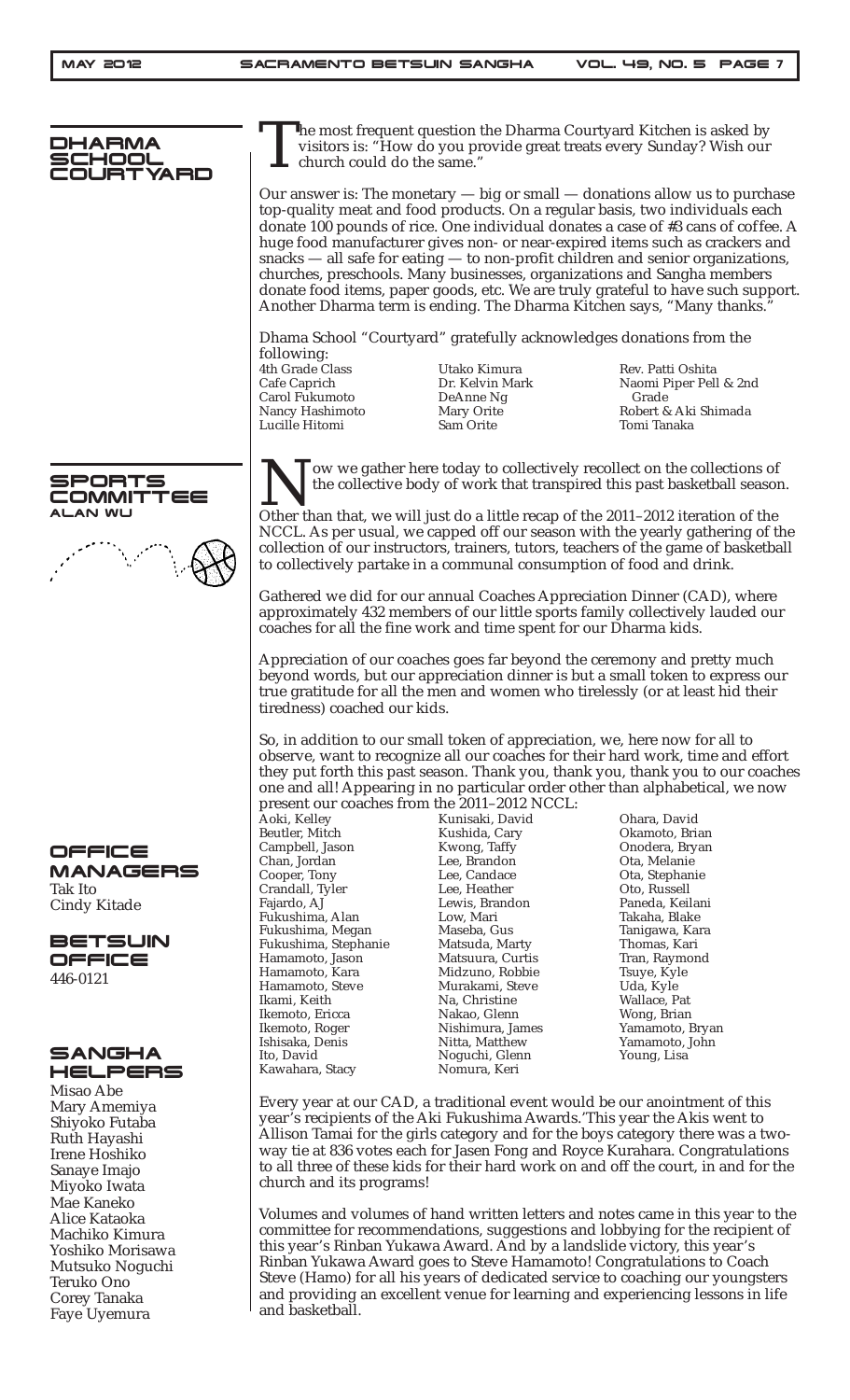

Even though we had our CAD, which generally marks the end of our season, we still have a few teams that will participate in the Central Cal Cobra tournament in Fresno/Clovis during Father's Day weekend. Good luck to you, but if you are not going to the Central Cal tournament, please prepare to return your uniforms. If you are a coach or team mom, please make arrangements to collect the uniforms and other team equipment. Your division coordinator will be sending out collection information.

Remember, attendance still counts all the way through to the end-of-year picnic! Your team may be all done for this year, but your attendance for May and June will be used for next year's eligibility, so keep attending until the picnic.

(Hidden within this month's article is one of RB's favorite Dharma topics. If you think you know what it is, send your answer to *sbcbodhitree@yahoo.com* and you may be eligible to win a fantastic prize package.)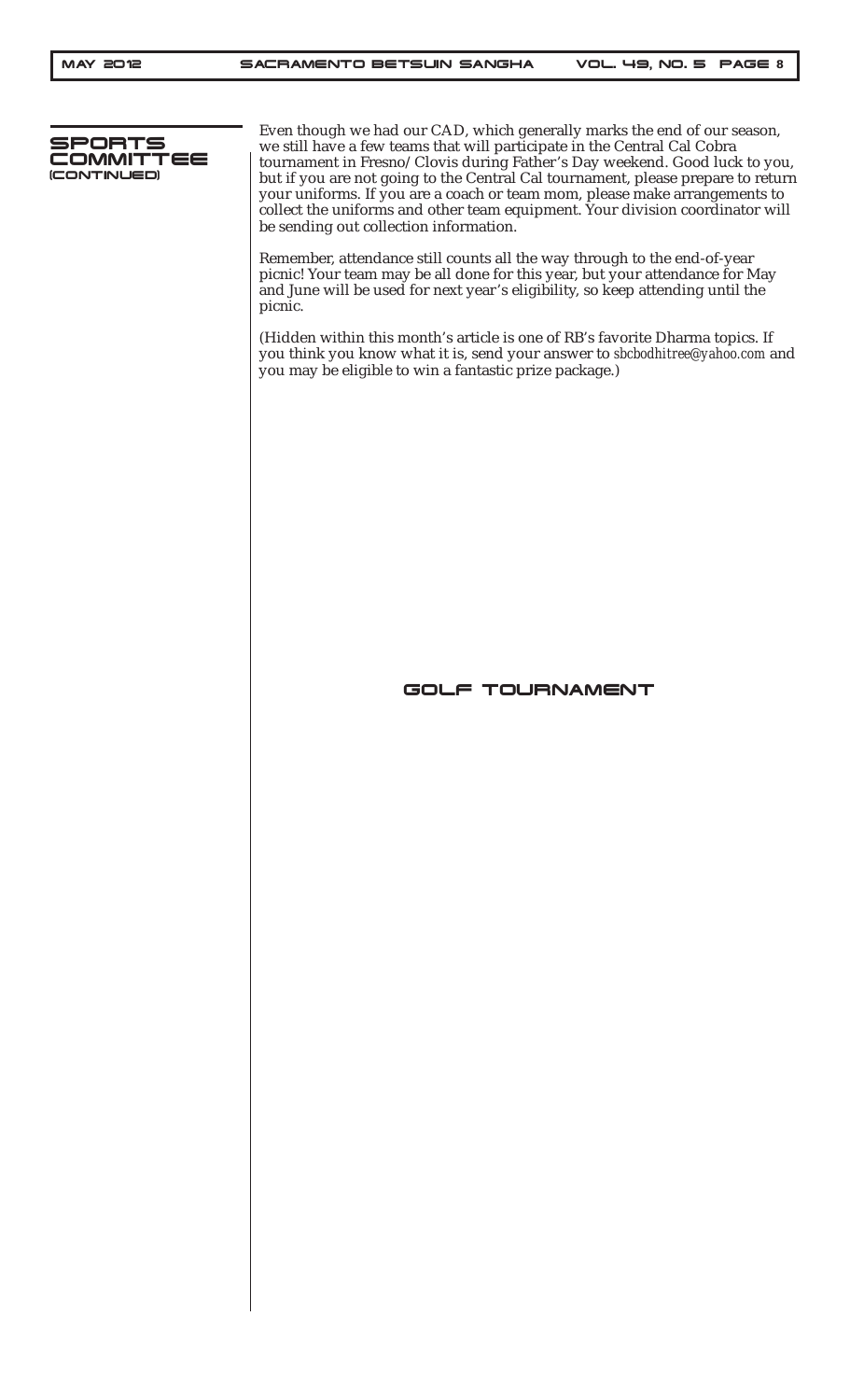## 17th Annual Sacramento Buddhist Church **Senior Golf Tournament Teal Bend Golf Course, Sacramento Wednesday, August 22, 2012**

## **ALL SENIORS AND FRIENDS OF SENIORS ARE WELCOME!**

7:30 am Modified Shotgun Start. Check-in 6:30-7:30. Four Player Scramble Format. Make your own foursome, or we'll make your team for you. Participants don't need to worry about hosting next year's tournament!

## **\$70 per player**

Includes Green Fees, Cart, Closest-to-the-Hole Contests, Prize Fund and a delicious lunch prepared by Reiko and Crew! Awards and Lunch following golf at the Buddhist Church.

## **Deadline to enter: August 8.**

Enter early--field is limited.

Mail entry form and **\$70** per player payable to Cindy Hatano, 8959 Sonoma Valley Way, Sacramento, CA 95829, or leave at church office,attn: Sr. Golf Tournament c/o Grace Hatano.

Chairpersons: Brian and Cindy Hatano, and Paul Suwa. For more information, contact Brian at fourhats@comcast.net

| Cut and enclose with check--------------------------<br>---------------------------- |                         |  |  |  |
|--------------------------------------------------------------------------------------|-------------------------|--|--|--|
| Name                                                                                 | Phone                   |  |  |  |
| Address                                                                              | City/Zip                |  |  |  |
| <b>EMAIL ADDRESS:</b>                                                                | (one contact per group) |  |  |  |
| Please put me in a foursome with some fun people!                                    |                         |  |  |  |
| $\Box$ I'd like to golf with (list names below):                                     |                         |  |  |  |

\_\_\_\_\_\_\_\_\_\_\_\_\_\_\_\_\_\_ \_\_\_\_\_\_\_\_\_\_\_\_\_\_\_\_\_\_\_\_ \_\_\_\_\_\_\_\_\_\_\_\_\_\_\_\_\_\_\_\_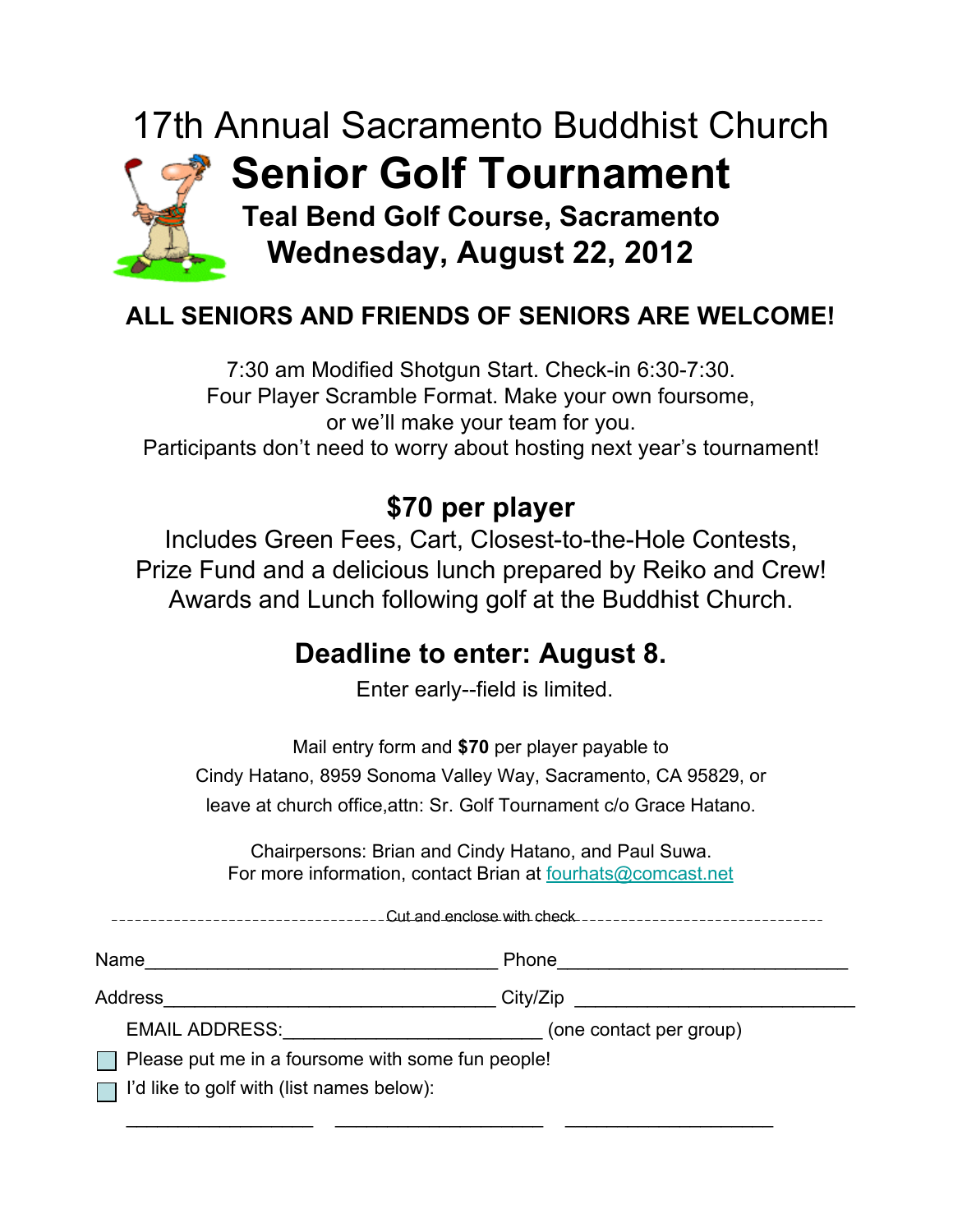